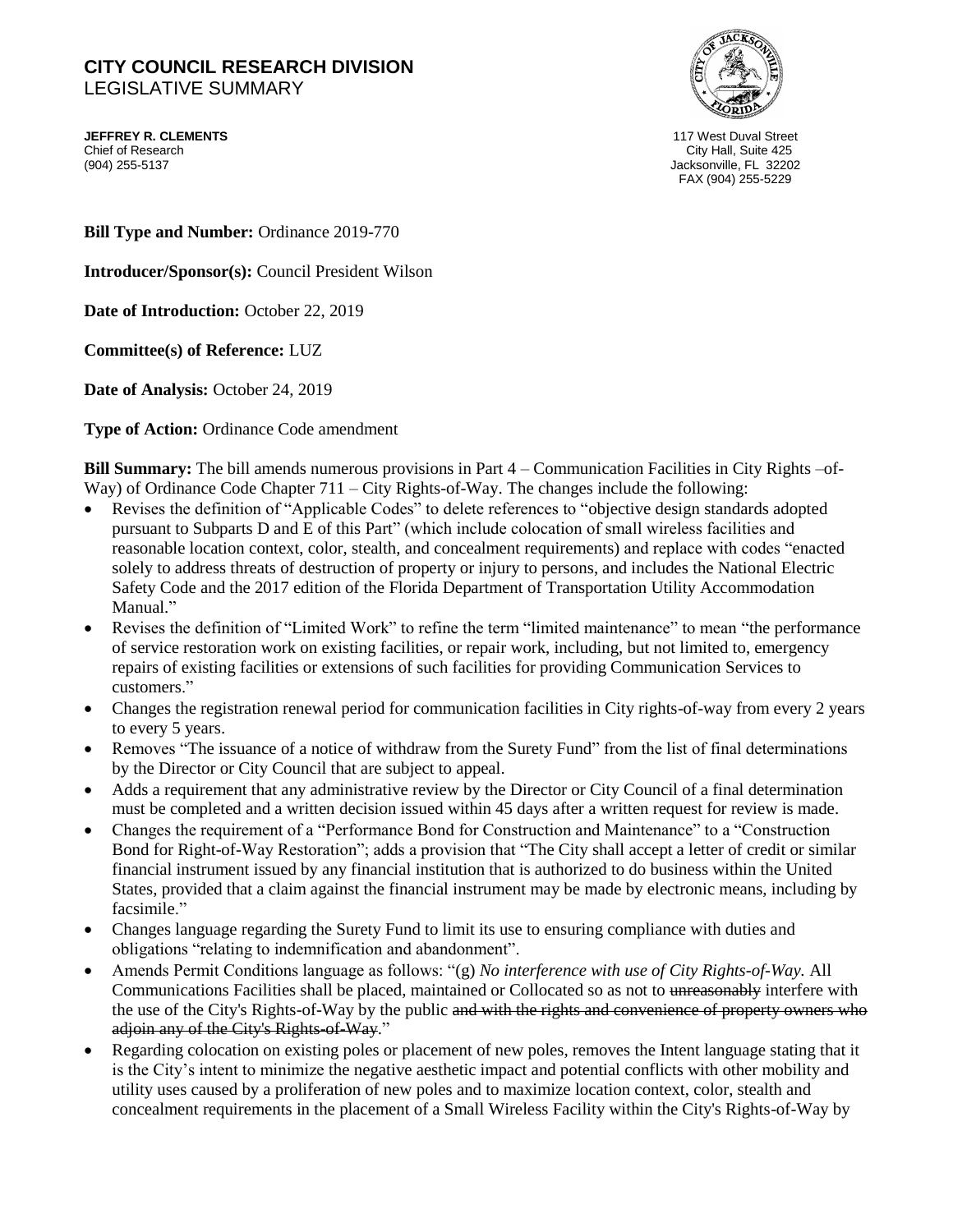first requiring co-location on existing structures unless it can be proved to the Director's satisfaction that colocation is not feasible.

- Adds new language regarding undergrounding of new Small Wireless Facilities to provide that new facilities shall be placed underground in areas where the City has required all public utility lines in the City Right-of-Way to be placed underground, if: 1) City, at least 90 days prior to the submission of an Application, has required all public utility lines to be placed underground; 2) structures that City allows to remain above ground are reasonably available to Communications Service Providers for the Collocation of Small Wireless Facilities and may be replaced by a Communications Service Provider to accommodate the Collocation of Small Wireless Facilities; and 3) a Communications Service Provider may install a new Utility Pole in the designated area in the City Right-of-Way that otherwise complies with this subsection and it is not reasonably able to provide Wireless Services by Collocating on a remaining Utility Pole or other structure in the City Right-of-Way.
- Adds a provision allowing Small Wireless Facilities installed before City adopts requirements that public utility lines be placed underground to remain in place subject to any applicable pole attachment agreement with the pole owner and allow the Communications Service Provider to replace the associated pole within 50 feet of the prior location in accordance with Subpart E.
- Removes the City's ability to deny a permit because a proposed installation fails to comply with "applicable objective design standards" or because the installation is not proposed to be co-located on an existing structure when the applicant has not demonstrated that such structure is not available or is insufficient for the placement of the proposed installation.
- Provides that applications for waivers of any City requirement shall be decided by the Tower Review Committee rather than an appropriate committee of City Council.
- Regarding Objective Design Standards, deletes the requirements that: 1) an antenna and its connection to the pole must be completely shrouded, in line with the pole and must smoothly transition around pole top; 2) the diameter of a replacement pole cannot be greater than 1.5 times the diameter of the existing pole; 3) polemounted equipment must be mounted flush with the pole, provided the depth of any such equipment shall not exceed 20 inches and width shall not exceed 2.5 times the diameter of pole; 4) all Wireless Equipment in excess of 10 cubic feet shall be located underground or in an architectural pedestal base not exceeding 36 inches high and a square shape not exceeding 18 inches wide by 18 inches in depth, and having architectural molding on all flat surfaces.
- Increases the volume of equipment that may be pole-mounted from 10 to 28 cubic feet, and excludes electric meters, concealment elements, telecommunications demarcation boxes, ground-based enclosures, grounding equipment, power transfer switches, cutoff switches, vertical cable runs for the connection of power and other services, and utility poles or other support structures from the maximum volume calculation.
- Deletes the requirement that applications for new poles must be reviewed for the potential to co-locate equipment on existing City, JEA or privately owned poles or structures and deletes the requirement that permits for new poles can only be granted when the Director determines that no existing Utility Pole is reasonably feasible to Collocate the Small Wireless Facilities.
- Deletes the following regulations on new pole installations: 1) the prohibition against the installation of new poles with a diameter at base of greater than 1.5 times diameter of the largest existing pole within 500 feet in a corridor, unless an architectural, ground- mounted pedestal is used at the pole base to internally accommodate Wireless Equipment; 2) the prohibition against locating a pole within two feet of an existing sidewalk or multi-use trail, or where City has plans for a new sidewalk or multi-use trail; 3) the requirement that new poles must be located equidistant between existing poles unless doing so results in an impermissible distance limitation, subject to specific location criteria such as minimum distance of 10 feet from a driveway, 30 feet from a fire hydrant, maximum distance of 10 feet from a side property line on a residential corner lot, cannot impair view from primary residential structure, cannot interfere with the view of a commercial business sign, cannot be placed in line with front/principal façade of business unless there are already parking or loading spaces present.

**Background Information:** In 2017 the Florida Legislature passed a law prohibiting local governments from banning or unreasonably restricting the ability of telecommunications companies to install transmission facilities and infrastructure, but allowing local governments the ability to require permits for use of public rights-of-way and to regulate "objective design standards" (such as size, configuration, color, and shielding of equipment) in